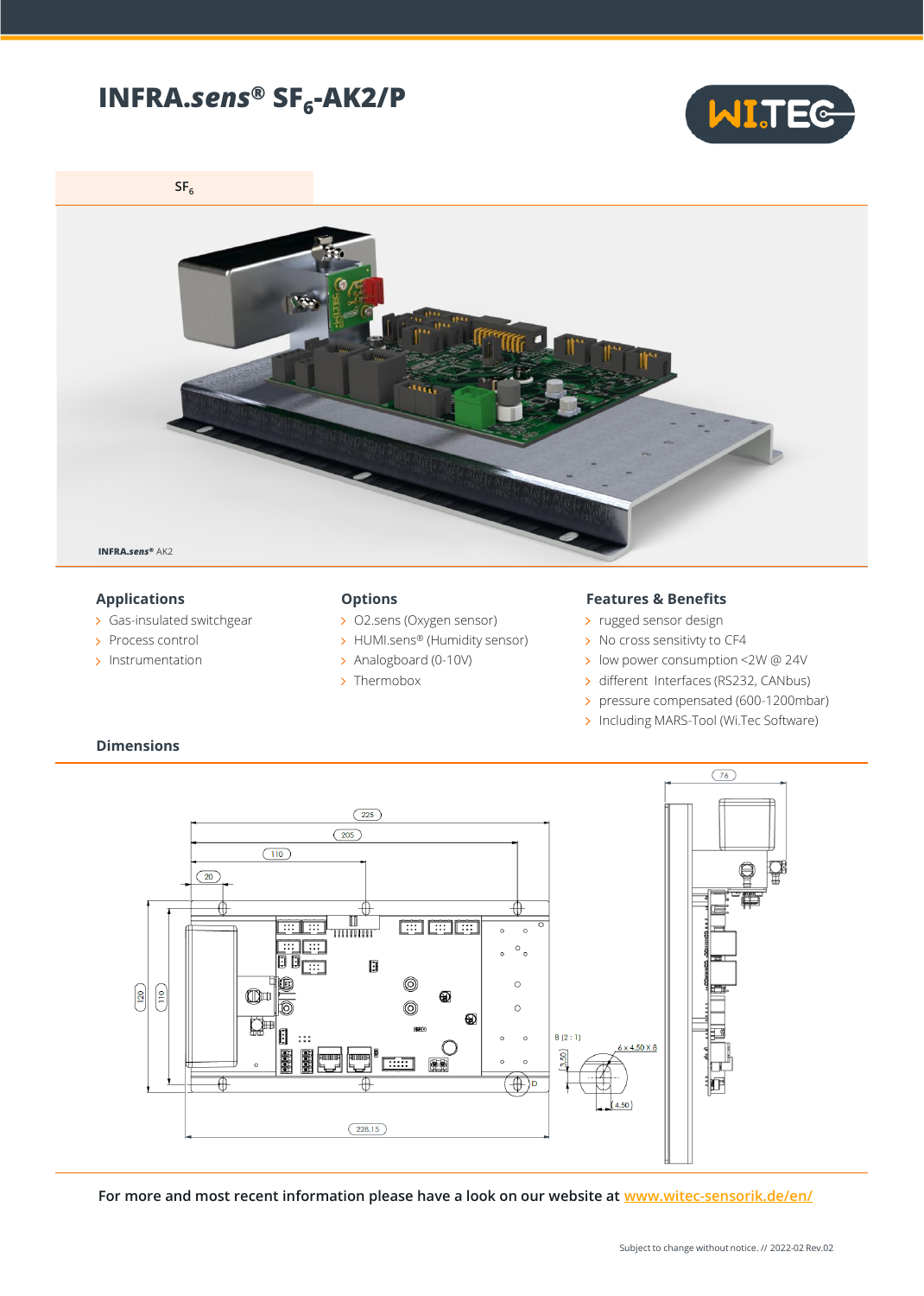# **INFRA.***sens***® SF<sup>6</sup> -AK2/P**

**SF<sup>6</sup>**

|                           | gas channel 1*  | gas channel 2* | gas channel 3* |                | Option**    |   |
|---------------------------|-----------------|----------------|----------------|----------------|-------------|---|
| Single<br>Gas Module      | SF <sub>6</sub> |                |                | $\mathrm{O}_2$ | $\mathsf P$ | H |
| Gas Module<br><b>Dual</b> |                 |                |                | $O_2$          | $\mathsf P$ | H |
| Triple<br>Gas Module      |                 |                |                | $\mathrm{O}_2$ | $\mathsf P$ | H |

\* one gas per column selectable

 $**$  P = pressure sensor, H = humidity sensor

### **List of measurement ranges**

| Measurement<br>$range*$ | CO <sub>2</sub> | ${\sf CO}$ | $N_2O$ | CH <sub>4</sub> | $\mathsf{C}_n\mathsf{H}_m$ | $\mathsf{CF}_4$ | SF <sub>6</sub> | $H_2O$ |
|-------------------------|-----------------|------------|--------|-----------------|----------------------------|-----------------|-----------------|--------|
| 100Vol.%                |                 |            |        |                 |                            |                 | $\checkmark$    |        |
| 50Vol.%                 |                 |            |        |                 |                            |                 | $\checkmark$    |        |
| 30Vol.%                 |                 |            |        |                 |                            |                 | $\checkmark$    |        |
| 20Vol.%                 |                 |            |        |                 |                            |                 |                 |        |
| 10Vol.%                 |                 |            |        |                 |                            |                 |                 |        |
| 5Vol.%                  |                 |            |        |                 |                            |                 |                 |        |
| 1Vol.%                  |                 |            |        |                 |                            |                 |                 |        |
| 5000ppm                 |                 |            |        |                 |                            |                 |                 |        |
| 2000ppm                 |                 |            |        |                 |                            |                 |                 |        |
| 1000ppm                 |                 |            |        |                 |                            |                 |                 |        |
| 500ppm                  |                 |            |        |                 |                            |                 |                 |        |
| 300ppm                  |                 |            |        |                 |                            |                 |                 |        |
| 100ppm                  |                 |            |        |                 |                            |                 |                 |        |
| 50ppm                   |                 |            |        |                 |                            |                 |                 |        |
| 10ppm                   |                 |            |        |                 |                            |                 |                 |        |

\* Full scale value (F.S.)

For other measuring ranges please refer to our further datasheets